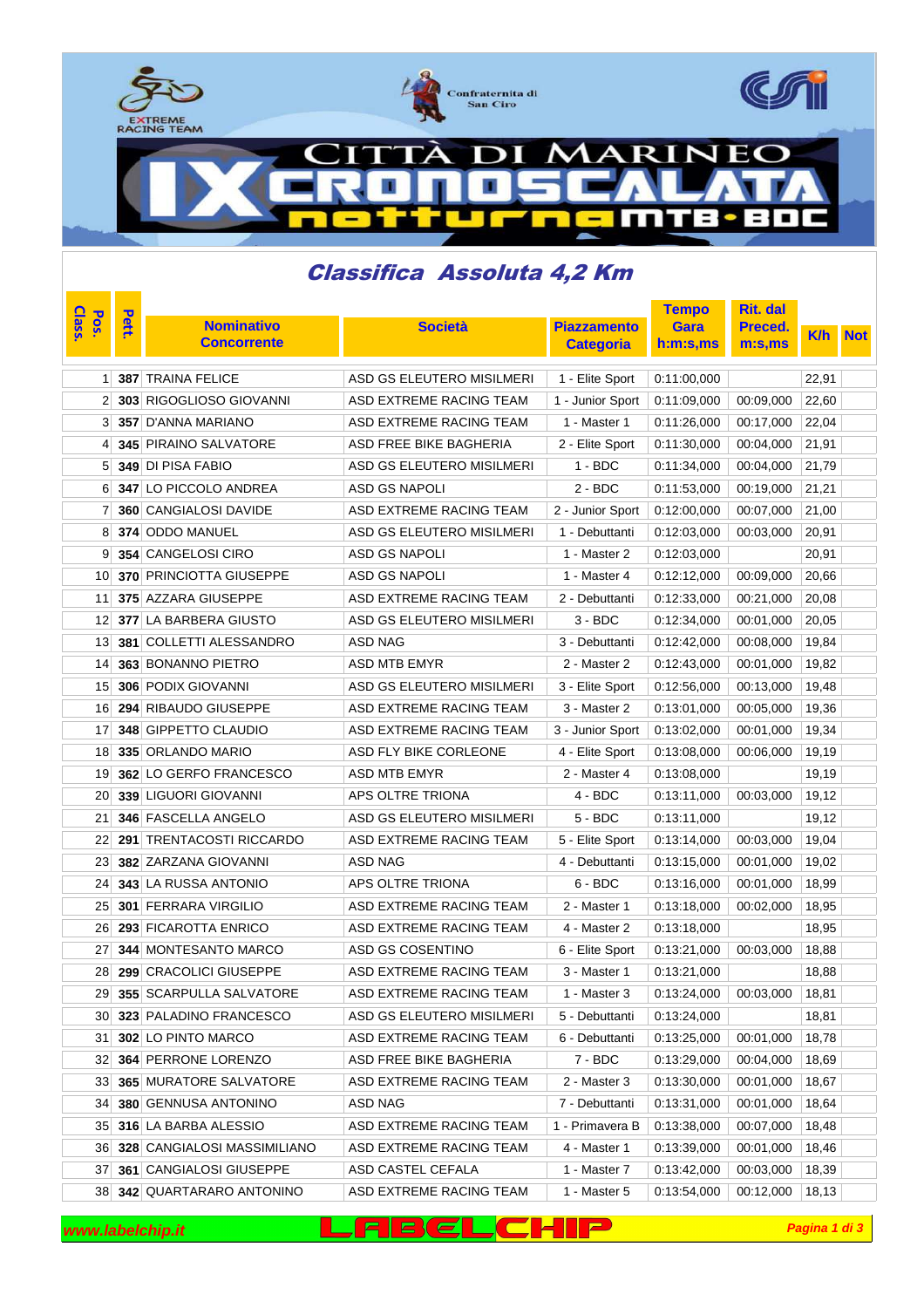

mTB

Е П

 $\bullet$ 

## Classifica Assoluta 4,2 Km

| Class.<br>Pos. | <b>Pett</b> |                                |                           |                    |                               | <b>Rit. dal</b><br><b>Tempo</b> |       |            |
|----------------|-------------|--------------------------------|---------------------------|--------------------|-------------------------------|---------------------------------|-------|------------|
|                |             | <b>Nominativo</b>              | <b>Società</b>            | <b>Piazzamento</b> | Gara                          | Preced.                         | K/h   | <b>Not</b> |
|                |             | <b>Concorrente</b>             |                           | <b>Categoria</b>   | h:m:s,ms                      | m:s, ms                         |       |            |
| 39             |             | 376 POMARA ANTONINO            | ASD EXTREME RACING TEAM   | 8 - Debuttanti     | 0:13:58,000                   | 00:04,000                       | 18,04 |            |
| 40             |             | <b>324 FERRARA PAOLO</b>       | ASD FLY BIKE CORLEONE     | 7 - Elite Sport    | 0:13:58,000                   |                                 | 18,04 |            |
| 41             |             | 334 LA SALA CIRO               | ASD EXTREME RACING TEAM   | 9 - Debuttanti     | 0:14:04,000                   | 00:06,000                       | 17,91 |            |
| 42             |             | 297 MORABELLO CARMELO          | ASD EXTREME RACING TEAM   | 3 - Master 3       | 0:14:10,000                   | 00:06,000                       | 17,79 |            |
| 43             |             | 305 SCLAFANI ALESSIO           | ASD EXTREME RACING TEAM   | 10 - Debuttanti    | 0.14:11,000                   | 00:01,000                       | 17,77 |            |
| 44             |             | <b>389 SPATARO MARIO</b>       | ASD EXTREME RACING TEAM   | 3 - Master 4       | 0:14:12,000                   | 00:01,000                       | 17,75 |            |
| 45             |             | <b>391 INGUI SALVATORE</b>     | ASD EXTREME RACING TEAM   | 8 - Elite Sport    | 0.14:19,000                   | 00:07,000                       | 17,60 |            |
| 46             |             | 315 GUAGENTI MASSIMO           | ASD EXTREME RACING TEAM   | 4 - Master 3       | 0:14:23,000                   | 00:04,000                       | 17,52 |            |
| 47             |             | 385 MELODORO MASSIMILIANO      | ASD NAG                   | 5 - Master 3       | 0:14:30,000                   | 00:07,000                       | 17,38 |            |
| 48             |             | <b>330 TRUMBATURI NICOLAS</b>  | ASD FLY BIKE CORLEONE     | 11 - Debuttanti    | 0:14:31,000                   | 00:01,000                       | 17,36 |            |
| 49             |             | 309 TRIOLO CIRO                | ASD EXTREME RACING TEAM   | 4 - Junior Sport   | 0:14:34,000                   | 00:03,000                       | 17,30 |            |
| 50             |             | 298 CALDERONE GIUSEPPE         | ASD EXTREME RACING TEAM   | 2 - Primavera B    | 0:14:35,000                   | 00:01,000                       | 17,28 |            |
| 51             |             | 317 DAMATO SIMONE              | ASD EXTREME RACING TEAM   | 3 - Primavera B    | 0:14:41,000                   | 00:06,000                       | 17,16 |            |
| 52             |             | <b>356 CUTRONA SALVATORE</b>   | ASD EXTREME RACING TEAM   | 9 - Elite Sport    | 0.14:43,000                   | 00:02,000                       | 17,12 |            |
| 53             |             | 386 MINI' ANGELO               | ASD EXTREME RACING TEAM   | 6 - Master 3       | 0:15:06,000                   | 00:23,000                       | 16,69 |            |
| 54             |             | 327 GOVERNALI PAOLO            | ASD FLY BIKE CORLEONE     | 4 - Primavera B    | 0:15:08,000                   | 00:02,000                       | 16,65 |            |
| 55             |             | 352 LO BUE CRISTIAN            | ASD EXTREME RACING TEAM   | 10 - Elite Sport   | 0:15:09,000                   | 00:01,000                       | 16,63 |            |
| 56             |             | 296 CARDELLA SALVATORE         | ASD EXTREME RACING TEAM   | 11 - Elite Sport   | 0:15:11,000                   | 00:02,000                       | 16,60 |            |
| 57             |             | <b>383 CRAPA MAUNUEL</b>       | ASD NAG                   | 5 - Primavera B    | 0:15:15,000                   | 00:04,000                       | 16,52 |            |
| 58             |             | <b>340 QUARTARARO GIUSEPPE</b> | ASD EXTREME RACING TEAM   | 5 - Junior Sport   | 0:15:20,000                   | 00:05,000                       | 16,43 |            |
| 59             |             | 300 PIRAINO ANTONIO            | ASD FREE BIKE BAGHERIA    | 1 - Master 6       | 0:15:35,000                   | 00:15,000                       | 16,17 |            |
| 60             |             | <b>368 BORGESE GIUSEPPE</b>    | ASD MTB EMYR              | 2 - Master 5       | 0:15:39,000                   | 00:04,000                       | 16,10 |            |
| 61             |             | <b>390 SPATARO FRANCESCO</b>   | ASD EXTREME RACING TEAM   | 3 - Master 5       | 0:15:40,000                   | 00:01,000                       | 16,09 |            |
| 62             |             | 326 MINI ENRICO                | ASD EXTREME RACING TEAM   | 6 - Primavera B    | 0:15:46,000                   | 00:06,000                       | 15,98 |            |
| 63             |             | 304 RIGOGLIOSO ONOFRIO         | ASD EXTREME RACING TEAM   | 4 - Master 4       | 0:15:48,000                   | 00:02,000                       | 15,95 |            |
| 64             |             | 378 LA BARBERA FRANCESCO       | ASD GS ELEUTERO MISILMERI | 7 - Primavera B    | 0:15:54,000                   | 00:06,000                       | 15,85 |            |
| 65             |             | <b>341 QUARTARARO MAURIZIO</b> | ASD EXTREME RACING TEAM   | 5 - Master 4       | 0:15:55,000                   | 00:01,000                       | 15,83 |            |
|                |             | 66 359 RIGOGLIOSO ONOFRIO      | ASD EXTREME RACING TEAM   | 2 - Master 7       | 0:16:08,000                   | 00:13,000                       | 15,62 |            |
| 67             |             | 321 MANCINO CARMELO            | ASD EXTREME RACING TEAM   | 6 - Master 4       | $0.16.09,000$ 00:01,000 15,60 |                                 |       |            |
| 68             |             | <b>384 SPARACIO LEOLUCA</b>    | ASD NAG                   | 8 - Primavera B    | 0:16:15,000                   | 00:06,000                       | 15,51 |            |
| 69             |             | 332 DI MARCO GIUSEPPE          | ASD EXTREME RACING TEAM   | 12 - Debuttanti    | 0:16:18,000                   | 00:03,000                       | 15,46 |            |
| 70             |             | 325 FERRARA MICHAEL            | ASD NAG                   | 9 - Primavera B    | 0:16:32,000                   | 00:14,000                       | 15,24 |            |
| 71             |             | 331 PIRICO' PIETRO             | ASD EXTREME RACING TEAM   | 4 - Master 5       | 0:16:37,000                   | 00:05,000                       | 15,17 |            |
| 72             |             | 312 RANDAZZO SALVATORE         | ASD EXTREME RACING TEAM   | 10 - Primavera B   | 0:16:40,000                   | 00:03,000                       | 15,12 |            |
| 73             |             | 353 MIRABILE FRANCESCO         | ASD EXTREME RACING TEAM   | 12 - Elite Sport   | 0:16:41,000                   | 00:01,000                       | 15,10 |            |
| 74             |             | 369 BORGESE FEDERICO           | ASD MTB EMYR              | 11 - Primavera B   | 0:16:41,000                   |                                 | 15,10 |            |
| 75             |             | 373 GAMBINO GIUSEPPE           | ASD BAARIA                | 1 - Master 8       | 0:16:56,000                   | 00:15,000                       | 14,88 |            |
| 76             |             | 318 PALERMO DIEGO              | ASD EXTREME RACING TEAM   | 12 - Primavera B   | 0:17:08,000                   | 00:12,000                       | 14,71 |            |

| www.labelchip.it | LABELCHIP |  |  |
|------------------|-----------|--|--|
|------------------|-----------|--|--|